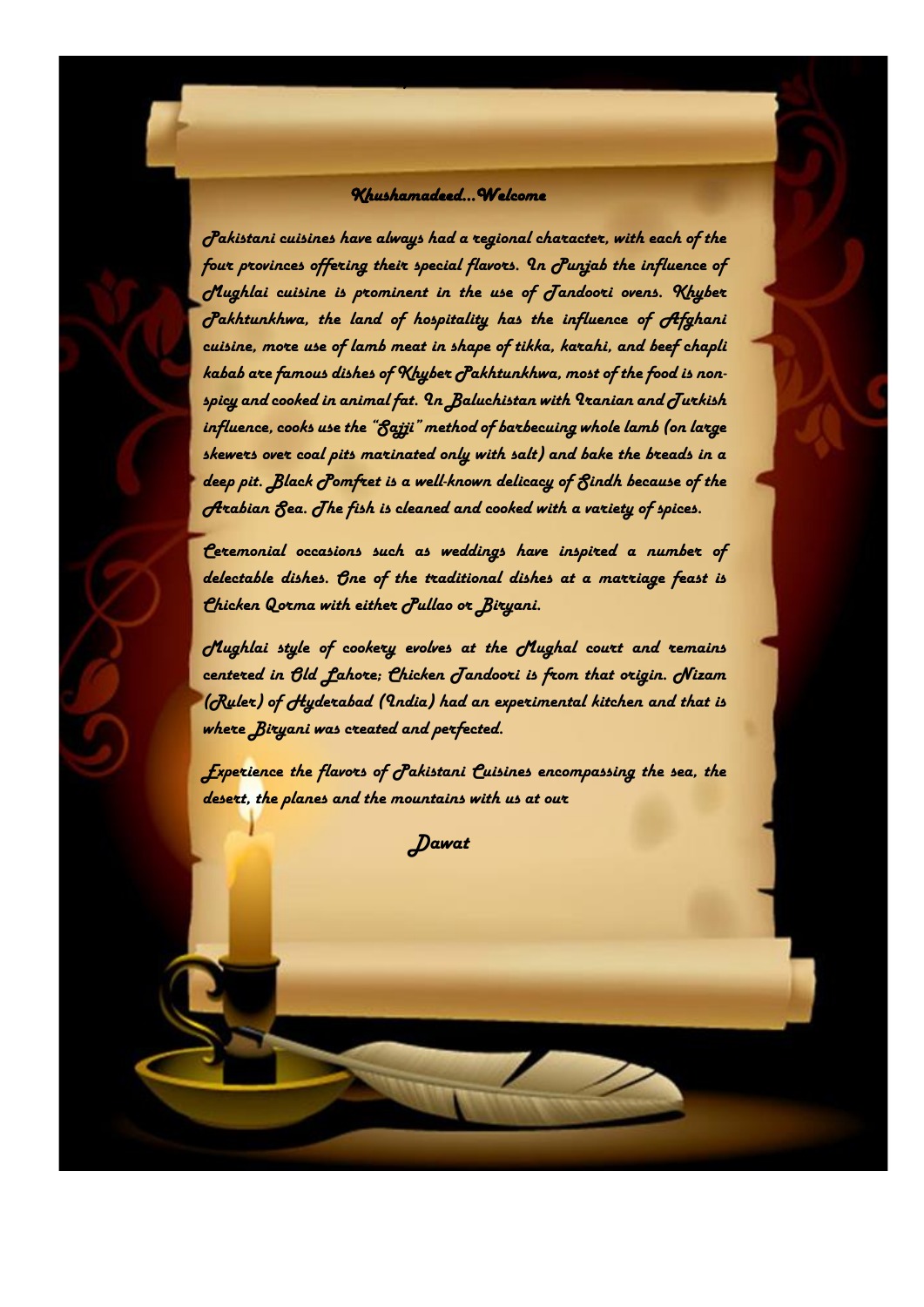

### History of the Origin of Traditional Pakistani Cuisine

[Pakistani](http://www.bookrags.com/Pakistan) cuisine is often spicy and also known for its richness. It is a distinct blend of flavors from [Afghanistan](http://www.bookrags.com/Afghanistan) an[d Iran](http://www.bookrags.com/Iran) with strong culinary influences from the [Middle East,](http://www.bookrags.com/Middle_East) [Central](http://www.bookrags.com/Central_Asian) an[d Western](http://www.bookrags.com/West_Asia) Asia. The flavors have travelled more than five hundred years are now fused with indigenous South Asian Cuisine found in the Indus Valley and Punjab. The food also varies greatly from region to region within Pakistan, reflecting the country's ethnic, cultural and culinary diversity.

The cuisine in [Sindh](http://www.bookrags.com/Sindh) and [Punjab](http://www.bookrags.com/Punjab_%28Pakistan%29) can be very hot and spicy, and is generally identical to foods consumed in northern India. Food in [Khyber](http://www.bookrags.com/North-West_Frontier_Province) Pakhtunkhwa, [Baluchistan](http://www.bookrags.com/Baluchistan) and [Northern Areas](http://www.bookrags.com/Northern_Areas) is similar to cuisines found in [Afghanistan,](http://www.bookrags.com/Afghanistan) [Central Asia,](http://www.bookrags.com/Central_Asia) [Iran](http://www.bookrags.com/Iran) and the [Middle East,](http://www.bookrags.com/Middle_East) where mild aromatic spices are used. The main course is served with wheat bread [\(Naan\)](http://www.bookrags.com/Naan) or rice. Salads generally are served with the main course rather than before. Assorted fresh fruit or desserts are consumed at the end. [Meat](http://www.bookrags.com/Meat) (including [Beef\)](http://www.bookrags.com/Beef) plays a dominant role in Pakistani food, compared to other [South Asian](http://www.bookrags.com/South_Asian) cuisines.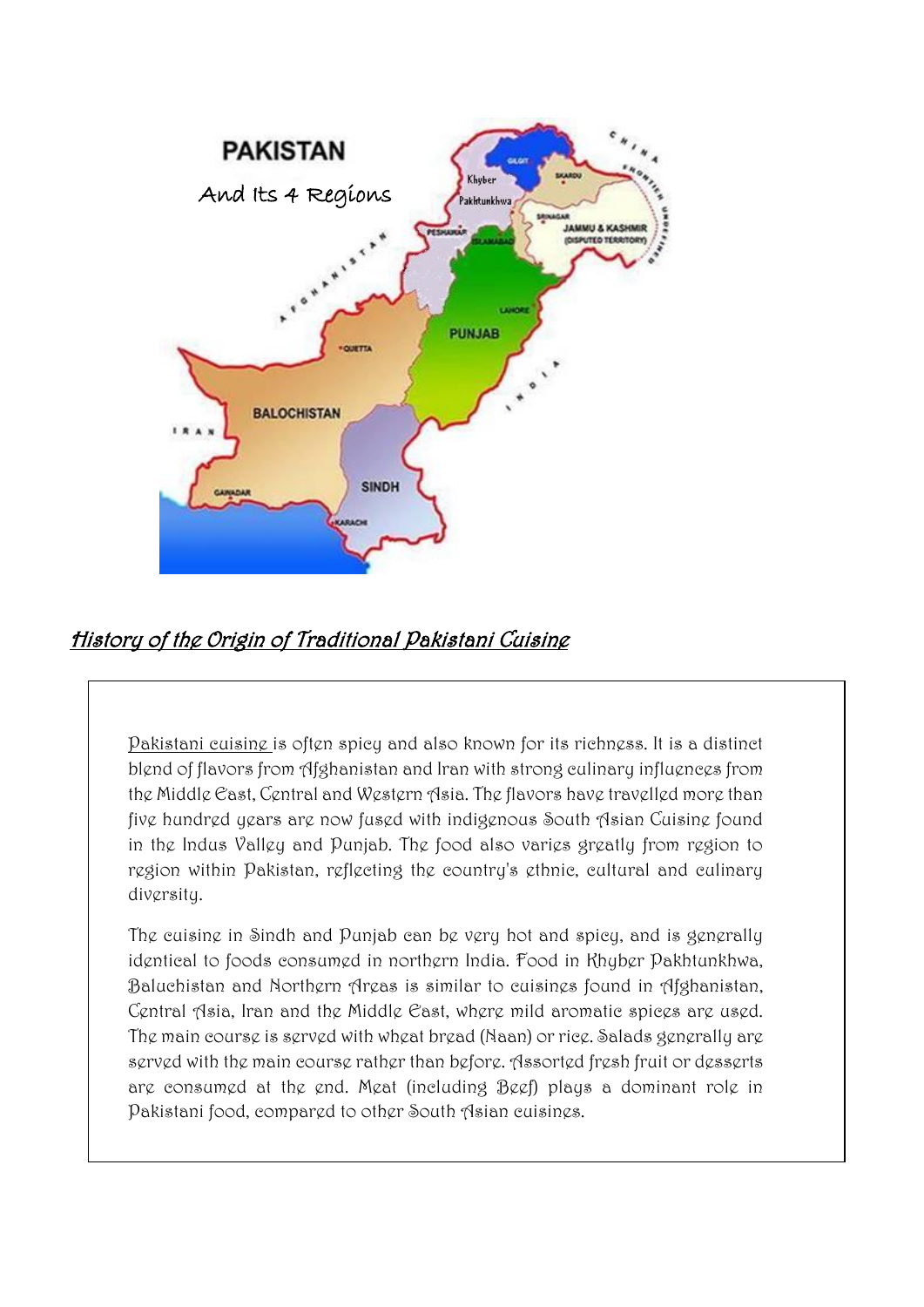# Signature Dishes

| Mutton be dam jaan (Mughlai)              | RS. 1850 |
|-------------------------------------------|----------|
| Mutton chops Dakní curry (white)          | RS. 2150 |
| Chícken Tandoorí Makní                    | RS. 1250 |
| Ghoha Salooní curry (kíng físh wíth bone) | RS. 1750 |

## Signature Dishes BBQ

(2 Persons Serving)

| Jumbo Tandoorí Jeenga (prawn)         | RS. 3250 |
|---------------------------------------|----------|
| Shinwari Trout                        | RS. 2650 |
| Gríll Acharí lamb chops (New Zealand) | RS. 6500 |
| Nawabí físh Tíkka (Norway íon salmon) | RS. 4150 |
| Chícken cheese Tíkka                  | RS. 1250 |







*All Prices are subject to applicable tax*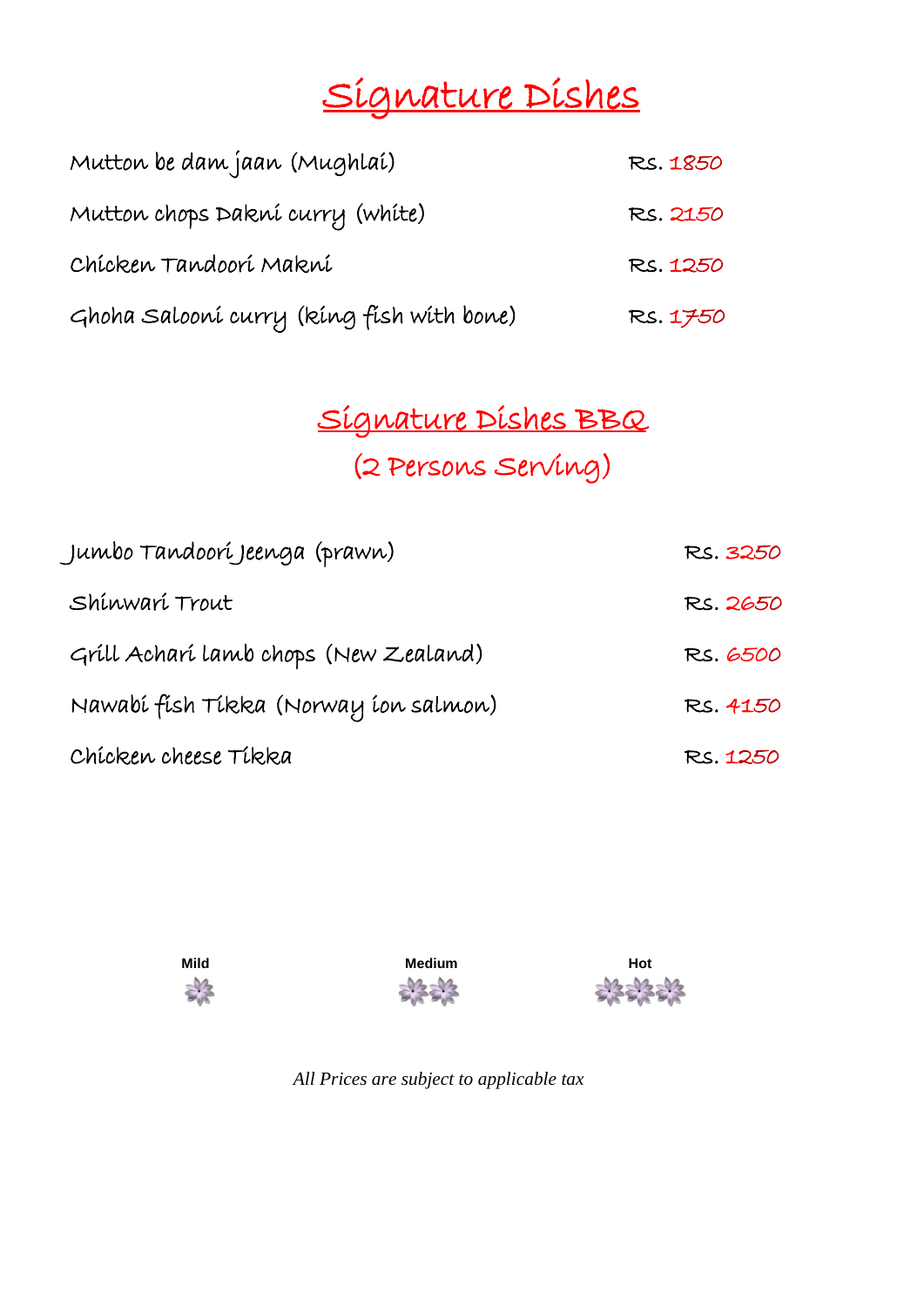| Shuruaat     |  |
|--------------|--|
| (Appetizers) |  |

| Rasmasay Kebab * (Ras-mas-ay; ke-bab)<br>Minced Chicken with spiced Fresh Fruits                | RS. 950  |
|-------------------------------------------------------------------------------------------------|----------|
| Jhínga Pakora * (jhi-n-ga; pa-ko-ra)<br>Succulent Prawns Fritters, seasoned with Ground Spices. | RS. 2550 |
| Paneer Tikka <b>**</b> (pa-nee-r; tik-ka)                                                       | RS. 1050 |
| Chunks of Paneer marinated in Spices and Grilled in a Tandoor.                                  |          |

(All the above items are served with Mint, Tamarind, Plum Chutney and Walnut Raita)



| Yakhní (yak-hi-ni)                                                                                       | RS. 850  |
|----------------------------------------------------------------------------------------------------------|----------|
| Flavored Broth infused with Traditional Spices and Sautéed Onions with a<br>Choice of Chicken or Mutton. |          |
| Mulligatawny (mul-li-ga-taw-ny)                                                                          | RS. 825  |
| A Traditional Lentil Soup, with Chicken and Rice, served with Lemon Wedges.                              |          |
| Maharaja Shorba (maha-raja; sh-or-ba)                                                                    | RS. 1200 |
| Seafood Soup with Spinach, Mushrooms and Fresh Coriander Leaves.                                         |          |







*All Prices are subject to applicable tax*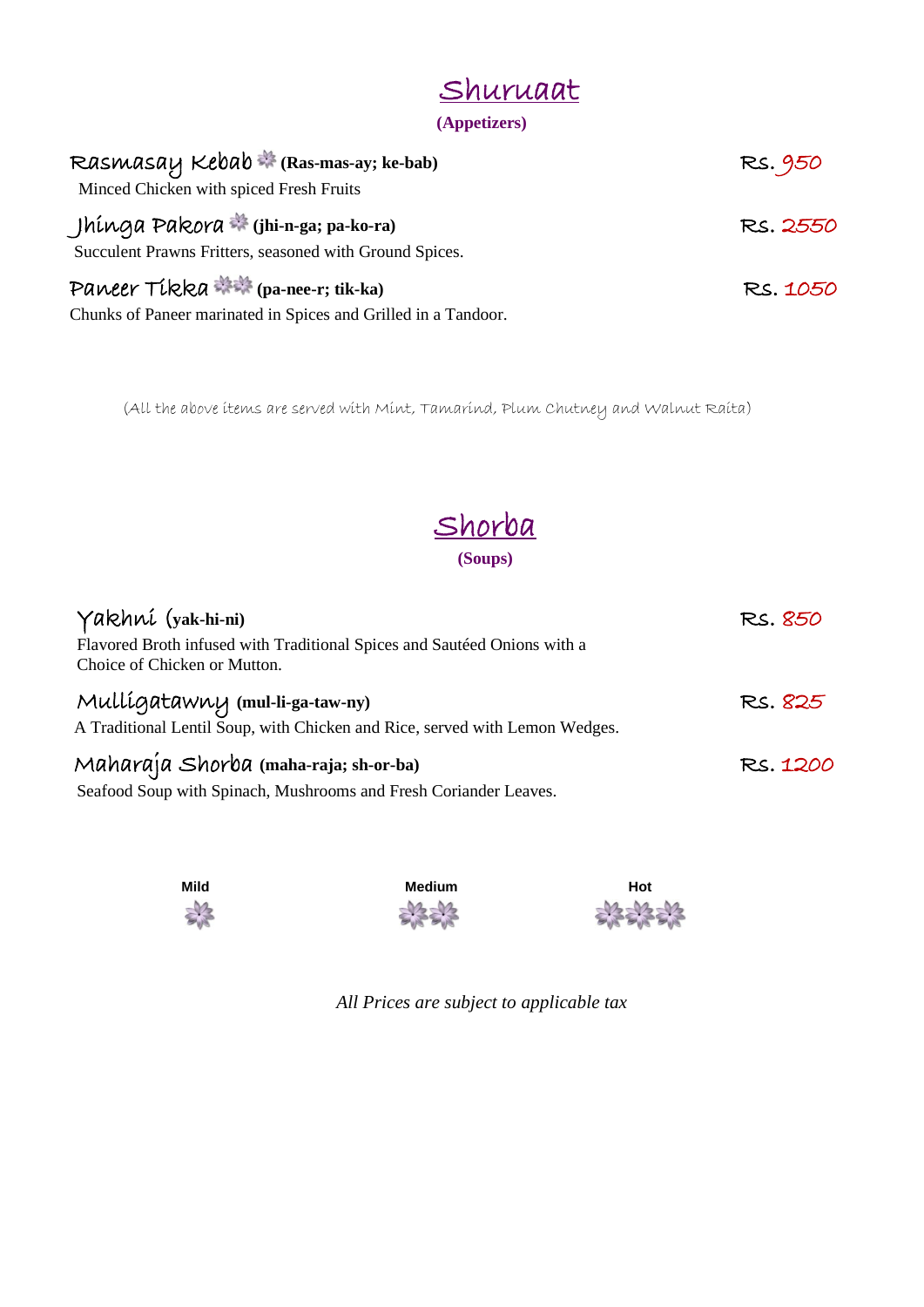



*Sindhi Cuisines have come a long way from the times of the Indus valley Civilization. It has had several influences in its past and continues to do so. Pre-partition Indian subcontinent played a prominent role in the making of Sindhi cuisines as we know them today. Due to substantial influence of its Indian origins we see many similarities between Sindhi and Indian cuisines in terms of the spicy aromatic features.*

- Hyderabadi Murgh Masala **(hy-der-aba-di moor-ugh;ma-sa-la)** Rs. 1200 Chicken Cooked with Onions, Tomatoes, Fenugreek and Pickles.
- Maghaz Masala ※※ (ma-gaz; ma-sa-la) RS. 1850 Lamb Brain Lightly Fried in Dry Ginger, Cooked with Garlic, Onions and Tomatoes Gravy.
- **•** Katti Daal \* (kat-ti; da-al) **1998** RS. 850 Lentils Infused in Amchoor (Mango Powder), Cooked with Tomatoes and Onions. .
- Sindhi Gosht Curry **(sin-dhi-go-sh-t-cur-ry)** Rs. 1850 Tenderized Mutton Gravy with Onions, Tomatoes, Green Chilies, Garlic, Ginger, Yogurt and Mint Leaves.
- Sindhi Machli Curry **(sin-dhi; ma-sh-li; cur-ry)** Rs. 1750 Succulent Pieces of Fish in a Tangy Tomato Curry, with a Dash of Coconut and Red Chili Paste.



*All Prices are subject to applicable tax*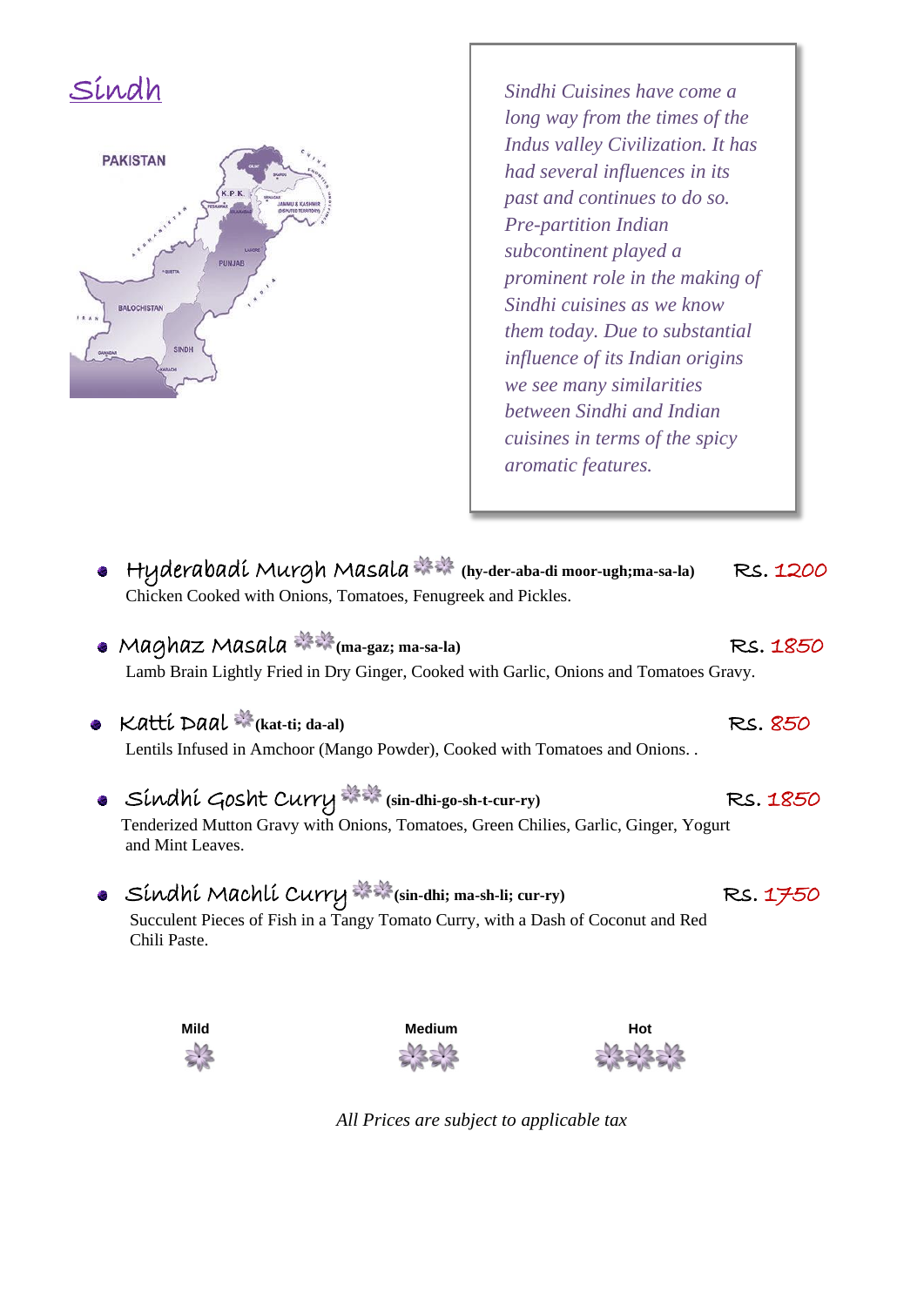# Punjab



*Punjabi cuisine specially brings to mind images of appetizing food. It is an infusion of agriculture and farming lifestyle that has prevalent throughout Punjab for centuries and supported by locally grown staple food. In the preparation of Punjabi food, onion, ginger and garlic are used extensively to enhance the taste of the food. Hot roti and paratha (bread forms) are a part of all vegetarian / nonvegetarian delights.*

| • Tawa Tali Machli $\frac{m}{m}$ (ta-wa-; ma-sh-li)                                                                        | RS. 1950 |
|----------------------------------------------------------------------------------------------------------------------------|----------|
| Pan Fried Fillet of Fish Marinated with Local Spices.                                                                      |          |
| • Murgh Handi $\Rightarrow$ (moor-ugh; han-di)                                                                             | RS. 1450 |
| Boneless Chicken Cubes Cooked with Garlic, Ginger, Tomatoes, Onions, Cream<br>and Butter.                                  |          |
| • Jahangiri Chanp Masala (Jaha-ng-iri; cha-np ma-sa-la)                                                                    | RS. 2250 |
| Mutton Ribs Dusted with Aromatic Spices, Cooked in Tomatoe and Onion Gravy,                                                |          |
| • Palak Paneer $\frac{1}{2}$ (pa-lack; pa-ni-r)                                                                            | RS. 1150 |
| Shallow Fried Cottage Cheese in a Healthy Spinach Gravy and Sautéed with finely<br>balanced Curry Spices.                  |          |
| • Murgh Balti $\Rightarrow$ (mu-r-gh-bal,ti)                                                                               | RS. 1450 |
| Chicken Fried in a Garlic and Ginger Paste, slow Cooked with Tomatoes Concasse,<br>Infused with Red Onion and Green Chili. |          |
|                                                                                                                            |          |







*All Prices are subject to applicable tax*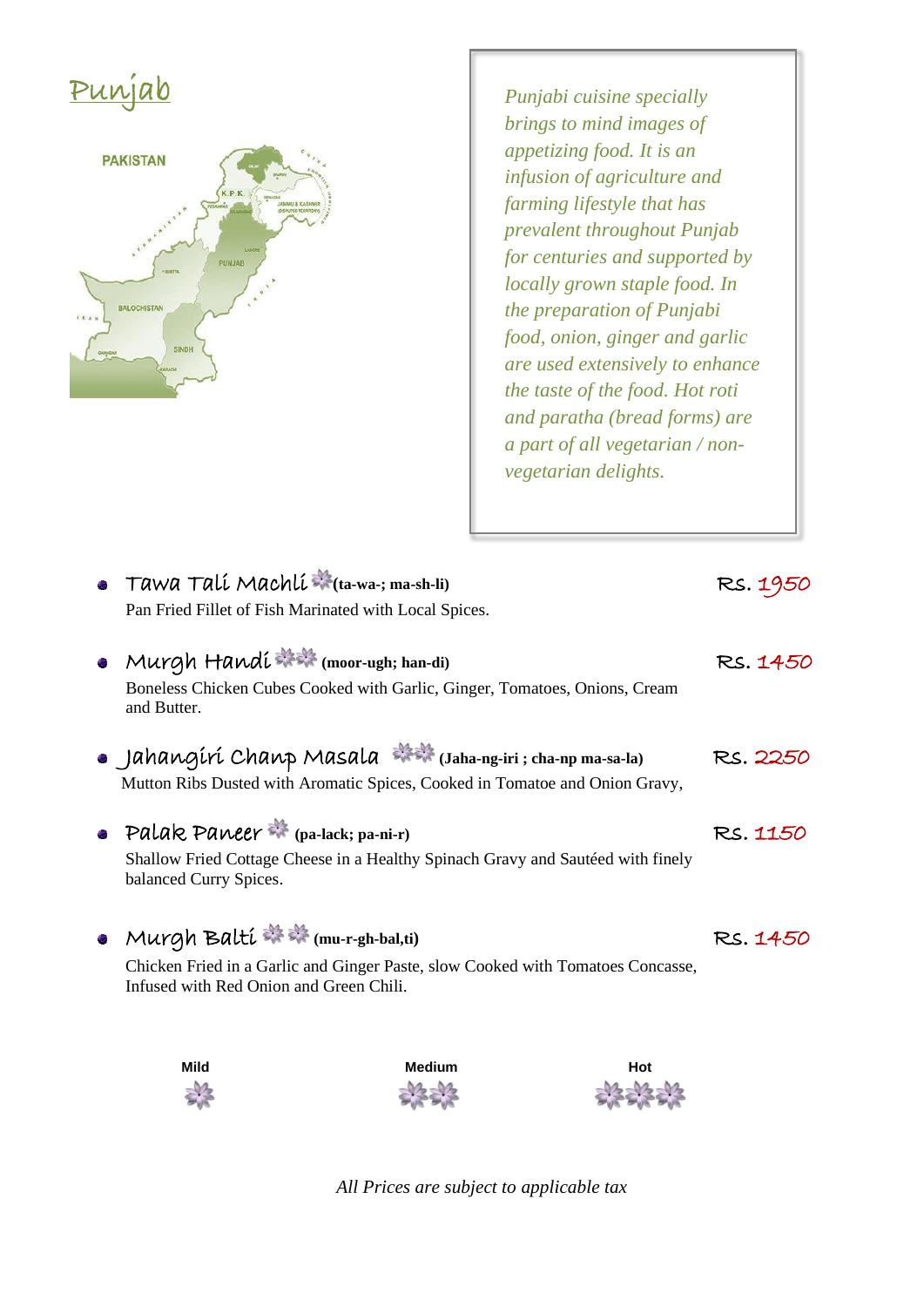## Khyber Pakhtunkhwa



*Khyber Pakhtunkhwa Cuisines are strongly influenced by the rich cultural surroundings of the region. The mouth-watering flavor of cooking originates from Afghanistan, Central Asia and Middle East. The people in these regions do not prefer very spicy foods and have a more BBQ style of cooking. They heavily rely on sheep and goats for their meat requirements. The food cooked is in the animal fat which brings added flavor to the dish.*

| • White Murgh Karahi * (mur-gh; ka-ra-hi)<br>Chicken infused in Garlic, Ginger and Yoghurt, Cooked in<br>Green Chilies and Black Pepper.    | RS. 1390 |
|---------------------------------------------------------------------------------------------------------------------------------------------|----------|
| Shinwari Karahi (sh-in-wa-ri; ka-ra-he)<br>Mutton Cooked in Natural Fat with a Tomato Sauce.                                                | RS. 2450 |
| • Kebab Karahi $\Rightarrow$ (ka-ba-b; ke-rha-i)<br>Mutton Seekh Kebab Cooked with Tomato Sauce, Green Chili and<br>Fresh Coriander Leaves. | RS. 1750 |
| • Lamb Shinwari Tikka $\ast$ (la-mb; shin-wa-ri; tik-ka)<br>Hardwood Charcoal Lamb and with Fat.                                            | RS. 2900 |





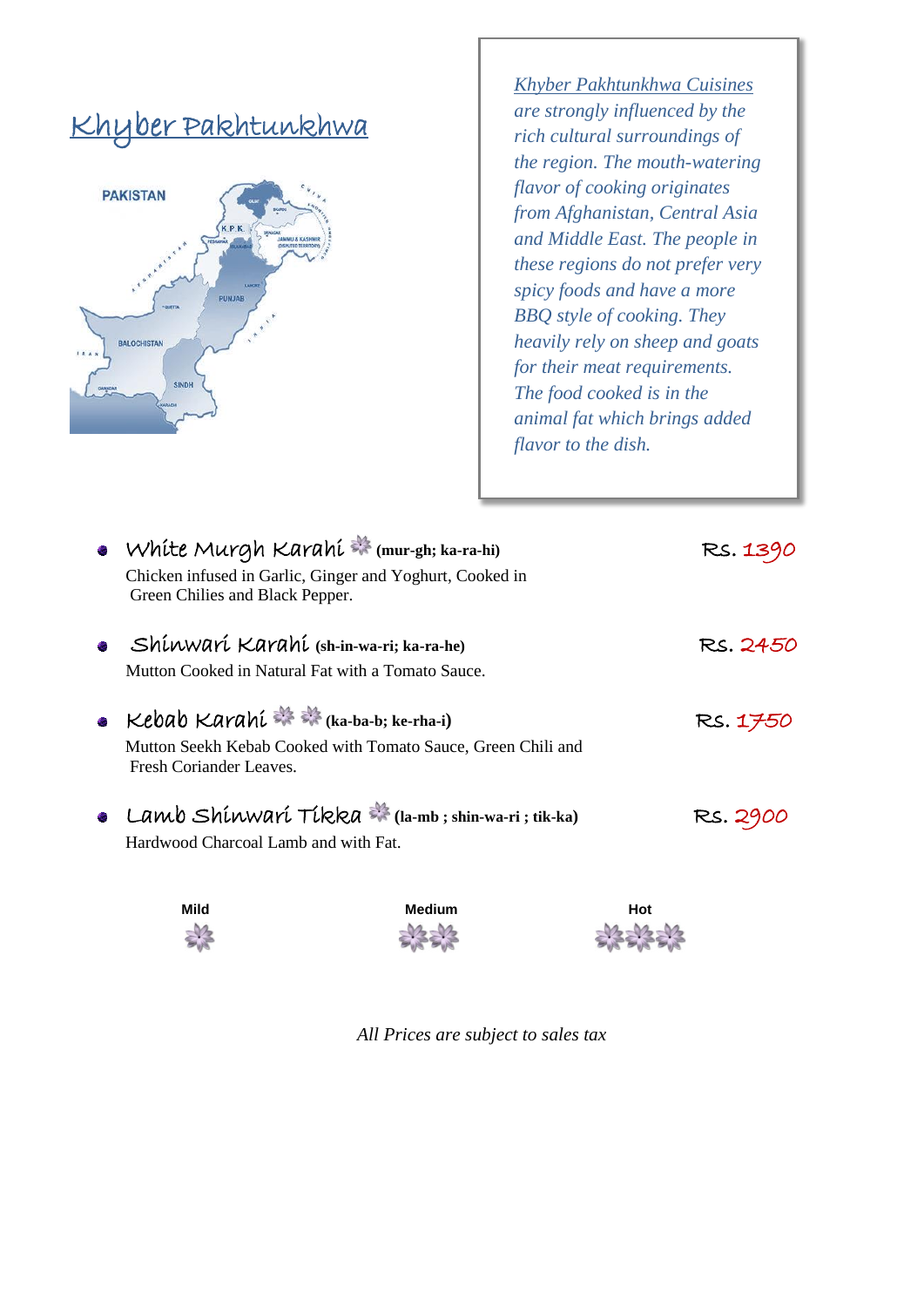### Balochistan



*Baluchistan Cuisine has a great influence of the surrounding regions like with Iranian, Afghanistan and Turkish, cooks use the "Sajji" method of barbecuing whole lamb (on large skewers over coal pits marinated only with salt) and bake the breads in a deep pit. The food contains hardly any hot spices salt and traditional herbs are used to flavor the food. The use of animal fat is common. The famous Afghani Nans or Qandhari Nan is used as a whole wheat bread.*

| • Balochi Tawa Jeenga $\mathbb{R}$ (ba-lu-chi; jee-n-ga)<br>Prawn immersed in a Spicy Tomato Concasse, Infused with local Spices and Red Chilies.         | RS. 2850 |
|-----------------------------------------------------------------------------------------------------------------------------------------------------------|----------|
| • Balochi Namkeen Gosht *** (Balochi; Nam-keen; go-sh-t)<br>Balochi specialty Mutton Dish, Cooked with Salt and Black Pepper.                             | RS. 2850 |
| • Ghadaní Stuffed Kofta * (gha-da-ni; kof-ta curry)<br>Minced Mutton Stuffed with Pickle, Tomatoes, Onions, Green Chilies, Ginger<br>and Fresh Coriander. | RS. 1650 |
| • Tawa Sabzi $(ta-wa;sa-b-zi)$<br>Seasonal Vegetables Stir Fried in a Spicy Onion, Tomato Concasse Gravy.                                                 | RS. 950  |





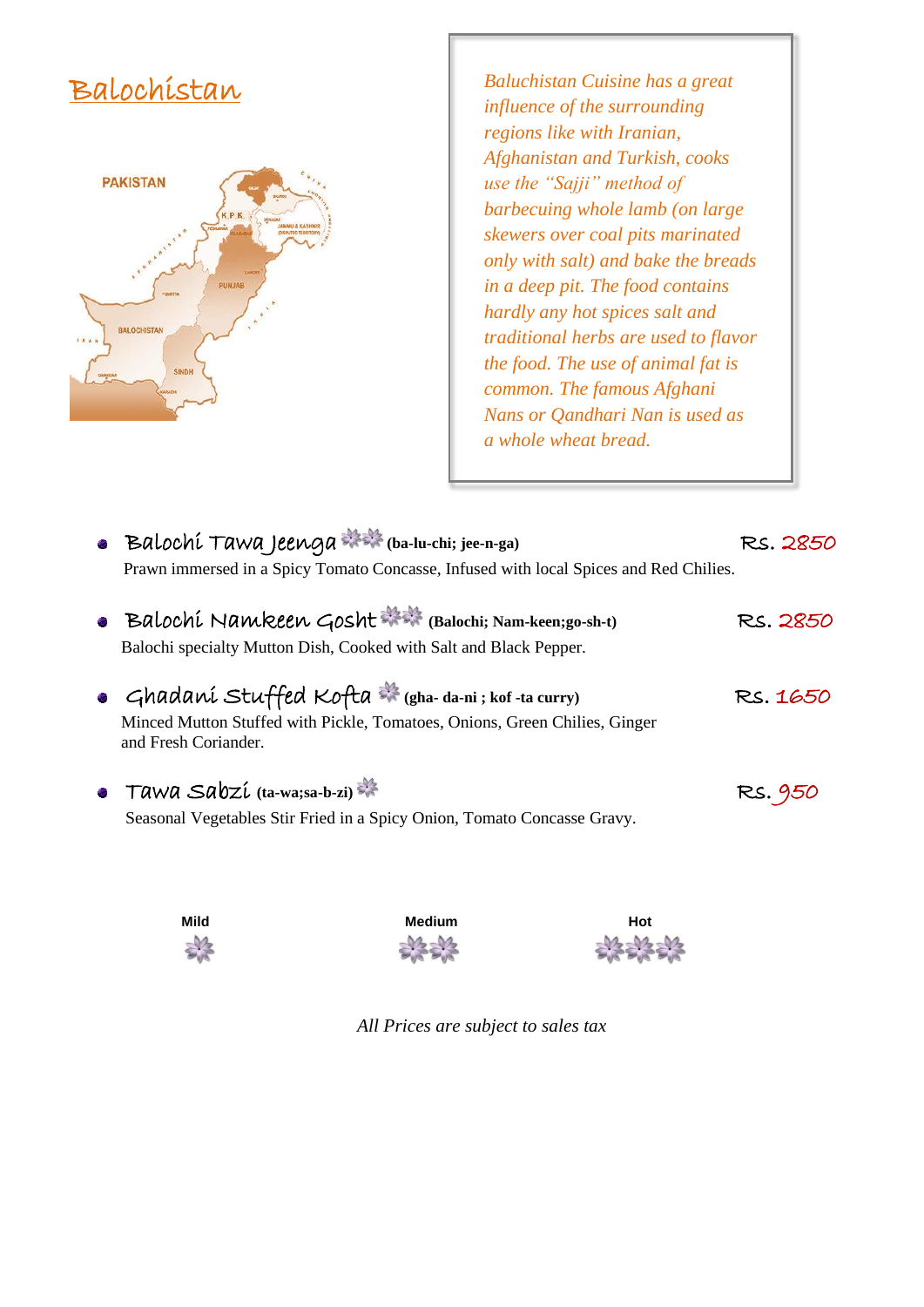## Kashmir (AJK)



*Kashmiri cuisine is the cuisine of the Kashmir valley (region of AJK - Greater Kashmir Region). Rice is the staple food of Kashmiris and has been so since ancient times. Meat, along with rice, is the most popular food item in Kashmir. The culinary art is learnt through heredity and is rarely passed to outside blood relations.*

| Kashmiri roghan josh<br>Mutton shanks, mildly flavored curry garnish with saffron fresh coriander                    | RS.2050  |
|----------------------------------------------------------------------------------------------------------------------|----------|
| Shab deg Kashmiri ***<br>Mutton cubes flavored curry, turnip, saffron, fresh coriander leaves served with condiments | RS. 2050 |
| Kashmírí rajma                                                                                                       | RS. 850  |

Lentils cooked in butter and tomato and onion, make a tarka mango powder tamarind pulp to garnished with red chili whole, cumin, coriander and fresh curry leaves

### Kashmiri Ghost Pulao RS. 1750

Traditional pulao rice with mutton and fruits chef's special recipe

| Mild                                   | <b>Medium</b> | Hot                                       |
|----------------------------------------|---------------|-------------------------------------------|
| 24<br><b>STATISTICS</b><br><b>SUIT</b> | 骆绵            | 23<br>DA<br>$\sim$ ura<br><b>PERSONAL</b> |

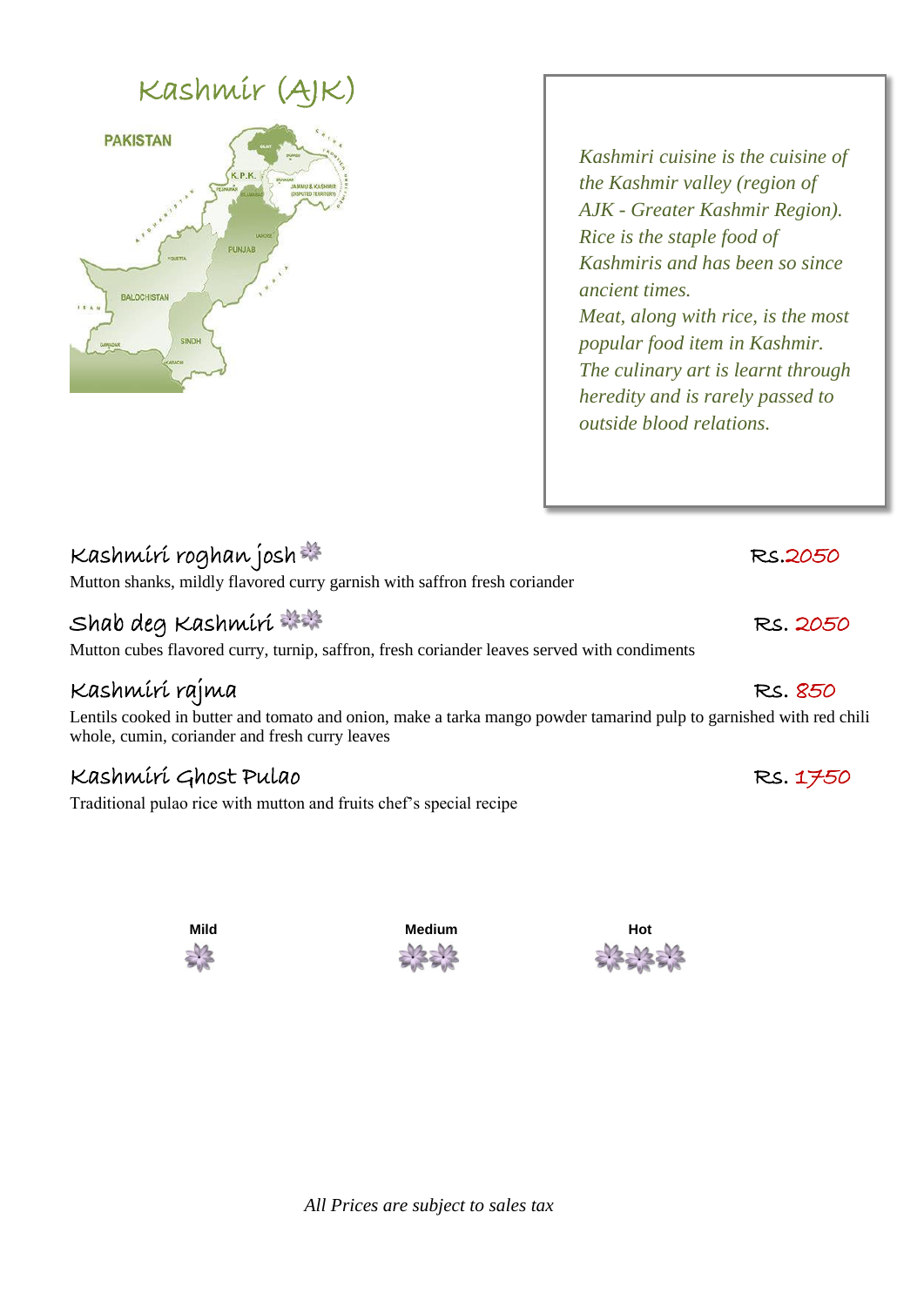## Gilgit (Baltistan)



→

*Gilgit Baltistan cuisine is as diverse as it is unique, using mostly organic food items. Due to the heights of the area, the gastronomy is very High in protein (Whole wheat, butter, lamb meat, Yak meat, nuts, apricot oil, rock salt); very healthy and as compared to other areas, the people are living very long lives.*

| Burus Beríkutz (Appetízer)                                                                     | RS. 725  |
|------------------------------------------------------------------------------------------------|----------|
| Chapatti stuffed with homemade cheese, fresh coriander and butter<br>Served with mint chutney  |          |
| Dowdo Soup                                                                                     | RS. 850  |
| Mutton cubes cooked in a rich flavorful broth with homemade noodles and fresh coriander        |          |
| Hoi Lo Garma                                                                                   | RS. 1450 |
| Homemade flatbread cooked with spinach, mustard seeds, nut paste and spices                    |          |
| Lamb haríssa                                                                                   | RS. 1650 |
| Crushed whole-wheat and lamb meat slow-cooked overnight with butter<br>Seasoned with rock salt |          |
|                                                                                                |          |

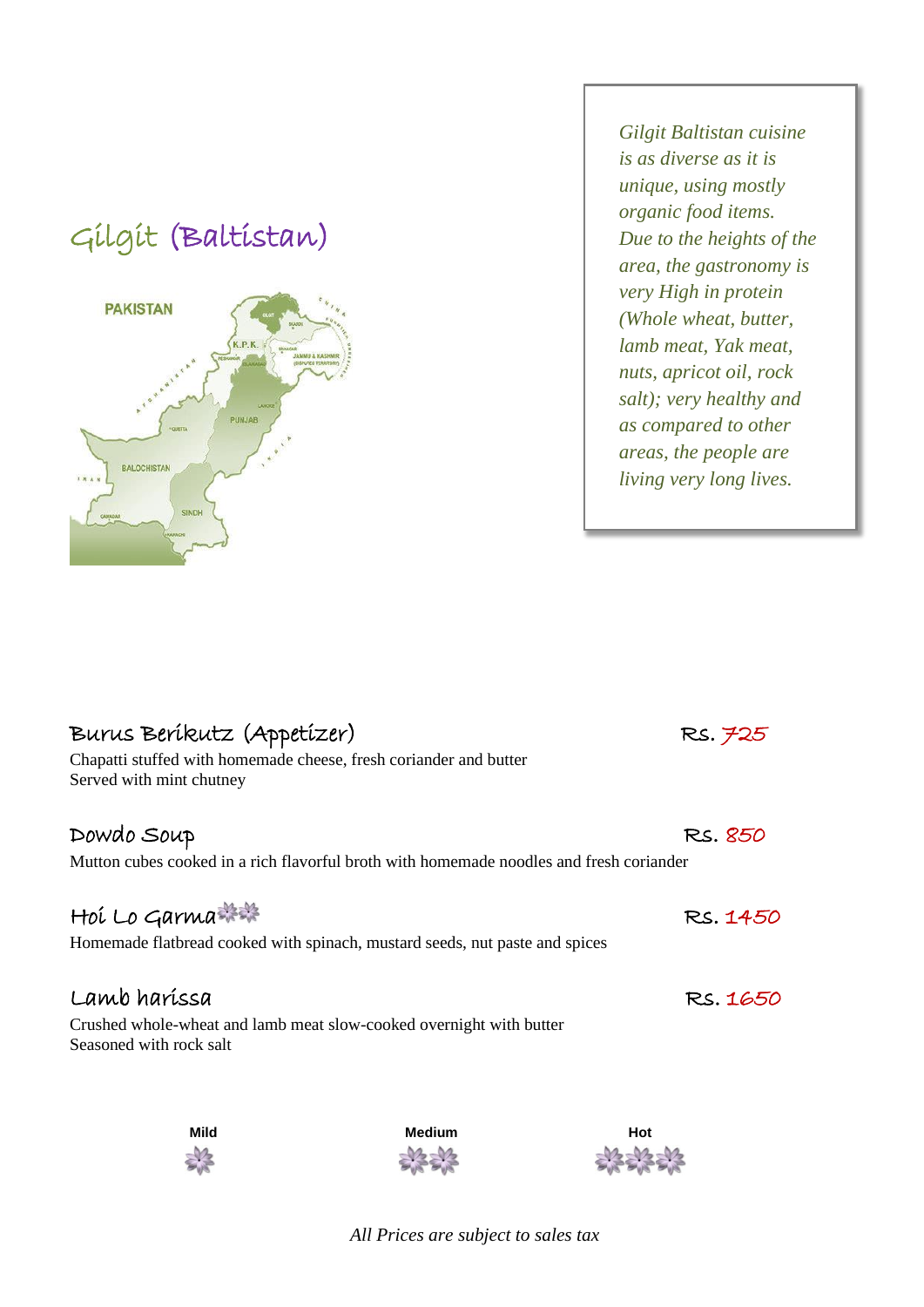## Mughlai



*Mughlai Cuisine is a style of cooking developed in South Asia by the imperial kitchen of the Muslim Mughal Empire. This cuisine is the emulsion of Central Asia (where the Mughal rulers originally came from) and North India (Hyderabad, Uttar Pradesh and Delhi) and Pakistan* 

| • Murgh Tikka Masala ※ ※ (murgh;tik-ka;ma-sa-la)<br>Chicken Tikka Grilled to Perfection in our Chef's Secret Recipe.                                                   | RS. 1390 |
|------------------------------------------------------------------------------------------------------------------------------------------------------------------------|----------|
| • Tawa Murgh Malai <sup>2</sup> (ta-wa: moor-gh; ma-lai)<br>Chargrilled Chicken Braised in a Chunky Tomatoes and Onions Salsa.                                         | RS.1450  |
| • Shahjahani Goshat Lazizi (Sha-h-Jaha-ni: go-sh-at; laz-izi)<br>Mutton Chunks in a Flavored Curry Glazed with Aromatic Persian Saffron<br>and Fresh Coriander Leaves. | RS. 2350 |
| • Mutton Noor Mehal * (shik-ar-puri; moor-gh; ma-sa-la)<br>Mutton Cooked with Yoghurt and an Infused Sesame Seed Cream.                                                | RS. 2450 |







*All Prices are subject to sales tax*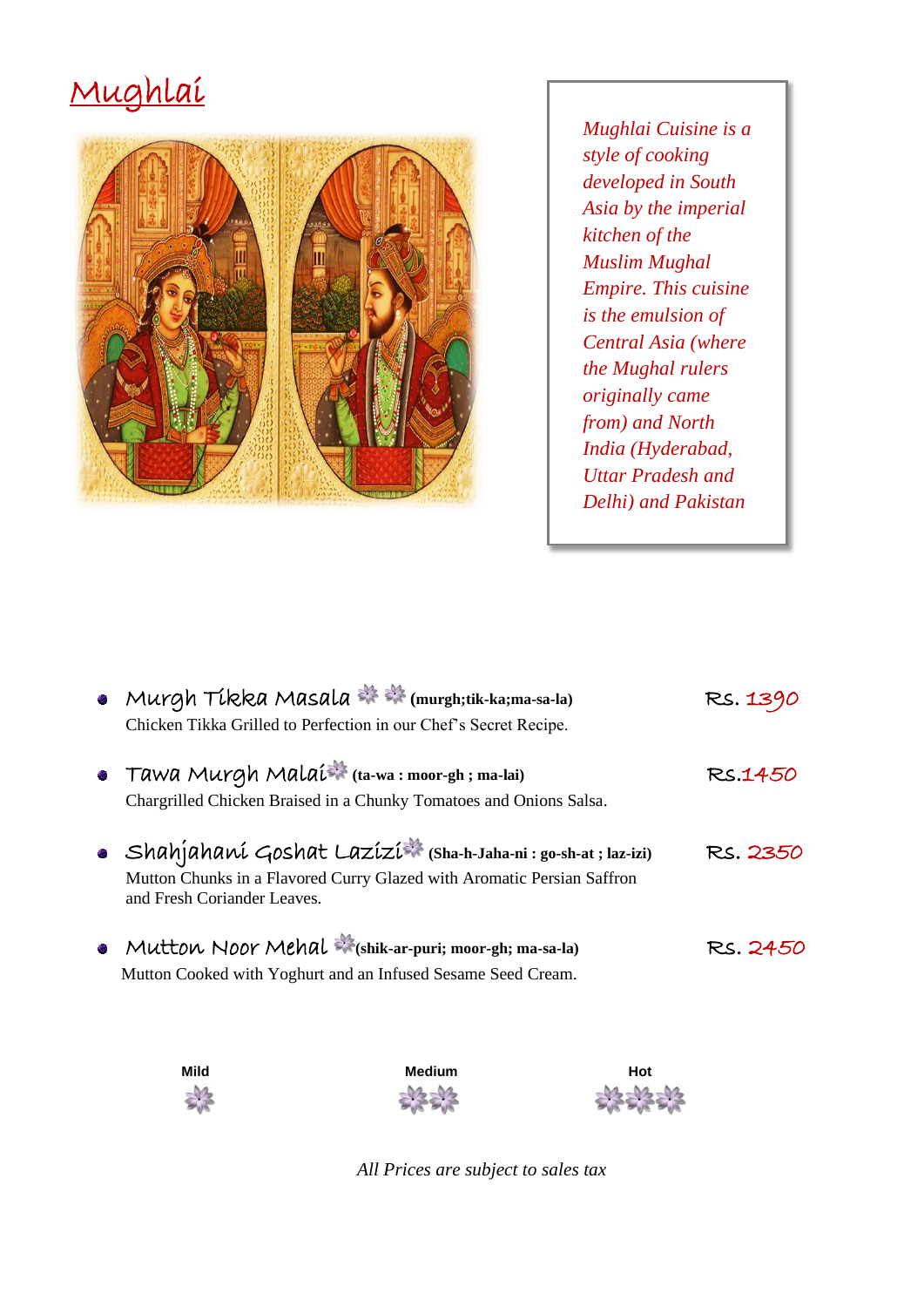# Angaron Ki Soughat

BBQ



*Most etymologists believe that "Barbeque" derives from the word "Barbacoa" found in the language of the Taino people of the Caribbean and the Timucua of Florida and entered European languages in the form barbecue. The word translates as sacred fire pit. The word describes a grill for cooking meat consisting of a wooden platform resting on sticks.*

| $\bullet$ Hazarí Kebab $\bullet$ (ha-zar-e ke-bab)                                                                             | RS. 1950 |  |
|--------------------------------------------------------------------------------------------------------------------------------|----------|--|
| Seared Boneless Chicken with a Garlic Marinade. Topped with Green Chilies and<br>Cheddar Cheese.                               |          |  |
| Reshmi Seekh Kebab * (re-sh-mee ke-bab)                                                                                        | RS. 1650 |  |
| Minced Chicken Marinated in Cream Cheese, Cashew Nuts, Onions and<br><b>Traditional Spices.</b>                                |          |  |
| • Sheesh Kastori Kebab (she-esh gas-toor-e ke-bab)                                                                             | RS. 1850 |  |
| Minced Mutton marinated with traditional Spices, Poppy Seeds and Fenugreek.                                                    |          |  |
| • Tandoori Batair (tan-doori-but-air)                                                                                          | RS. 2050 |  |
| Quail Marinated in a Traditional Spices and Yoghurt.                                                                           |          |  |
| • Special Lamb Champs Local Rs. 2750 Imported Rs. 6550                                                                         |          |  |
| Chargrilled Lamb Ribs Marinated in a Fusion Blend of Ground Spices and Pomegranate,<br>Served with Chilies and Tomato Chutney. |          |  |



*All Prices are subject to sales tax*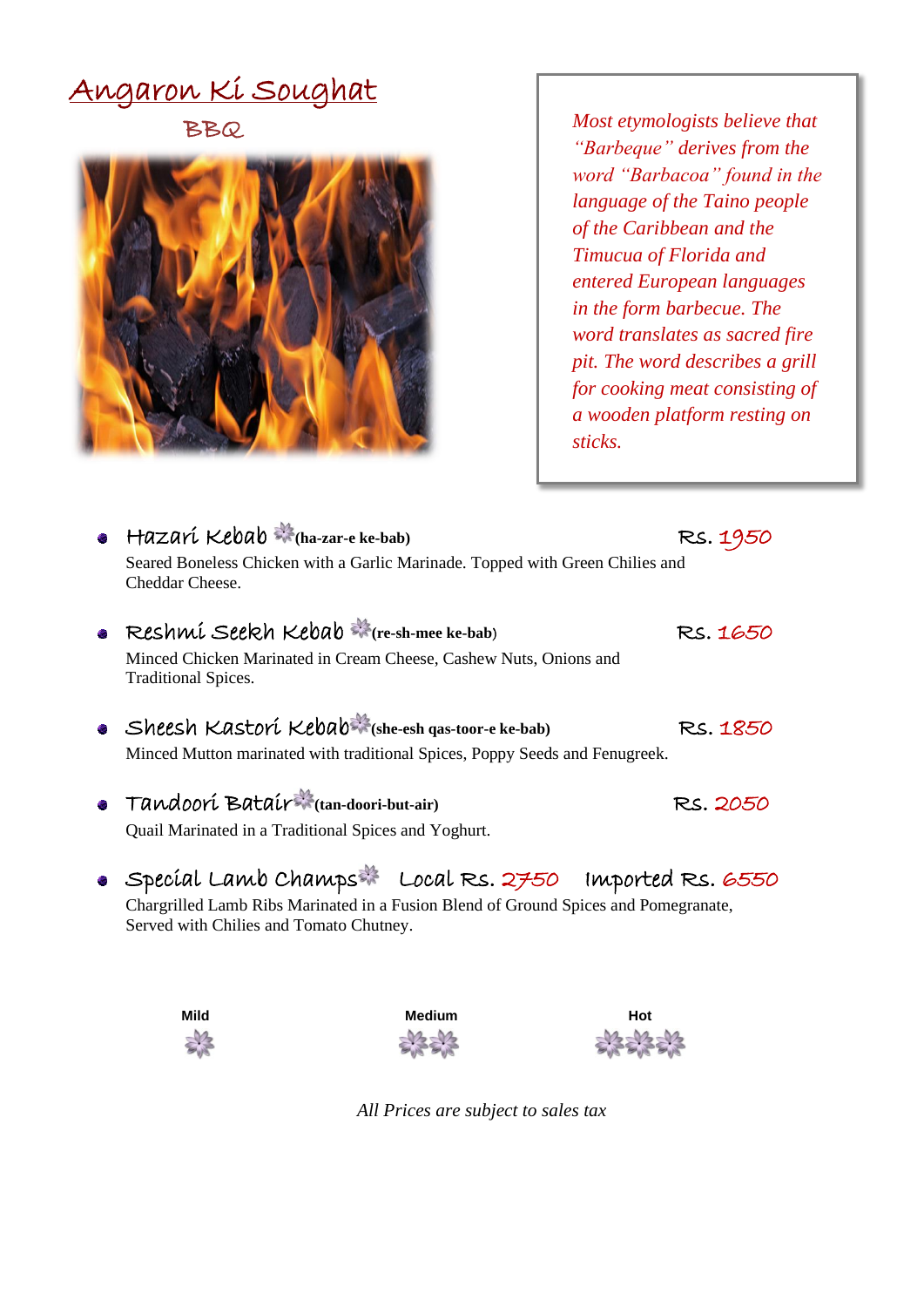### Qaus-e-Qaza ke Chawal (Rice)

| Murgh Biryani                                                                               | (Chicken)    | RS. 1550 |
|---------------------------------------------------------------------------------------------|--------------|----------|
| Panjgorí Pullao                                                                             | (Dates)      | Rs. 1750 |
| Chilman Biryani                                                                             | (Mutton)     | RS. 1850 |
| Nouvaratan Biryani                                                                          | (Vegetables) | RS. 1090 |
| Hyedarabadí Bíryaní                                                                         | (Nuts)       | RS. 1450 |
| Síndhí Murgh Bíryaní                                                                        |              | RS. 1490 |
| Aromatic Rice with Chicken Infused spices from the Region of Sindh.<br>Síndhí Gosht Bíryaní |              | RS. 1950 |
| Aromatic Rice with Mutton, infused spices from the Region of Sindh.                         |              |          |
| Sada Chawal                                                                                 |              | RS. 650  |
| Steamed Rice with a Dollop of Butter.                                                       |              |          |

### Naan Roti aur Paratha (Bread)

| Rumalí Rotí (Phulka) | (Basket) | Paper thin bread                            | RS.440        |
|----------------------|----------|---------------------------------------------|---------------|
| Sada Nan             | (Basket) | <b>Tandoori bread</b>                       | RS.220        |
| Laihsun Nan          | (Basket) | <b>Tandoori bread with garlic</b>           | RS.440        |
| Kalongí Nan          | (Basket) | <b>Tandoori bread with seeds</b>            | <b>RS.440</b> |
| Cheese Nan           | (Basket) | <b>Tandoori bread with cheese</b>           | RS.440        |
| Tandoorí Paratha     | (Basket) | <b>Tandoor Buttered bread</b>               | RS.390        |
| Paratha Lachhey Dar  | (Basket) | <b>Buttered bread from the skillet</b>      | RS.440        |
| Aloo Paratha         | (Basket) | <b>Buttered bread stuffed with potatoes</b> | RS.440        |
| Taftaan              |          | Buttered bread stuffed with sugar           | RS.440        |
| Basantí              |          | Buttered bread stuffed gram flour           | RS.300        |
| Mahraja              |          | Buttered bread stuffed spinach cumin seed   | <b>RS.300</b> |
| Meetha Paratha       |          | Sweet bread stuffed with sugar              | RS.275        |

Bread Basket **(Basket) (Choice of five from above)** Rs.460







*All Prices are subject to sales tax*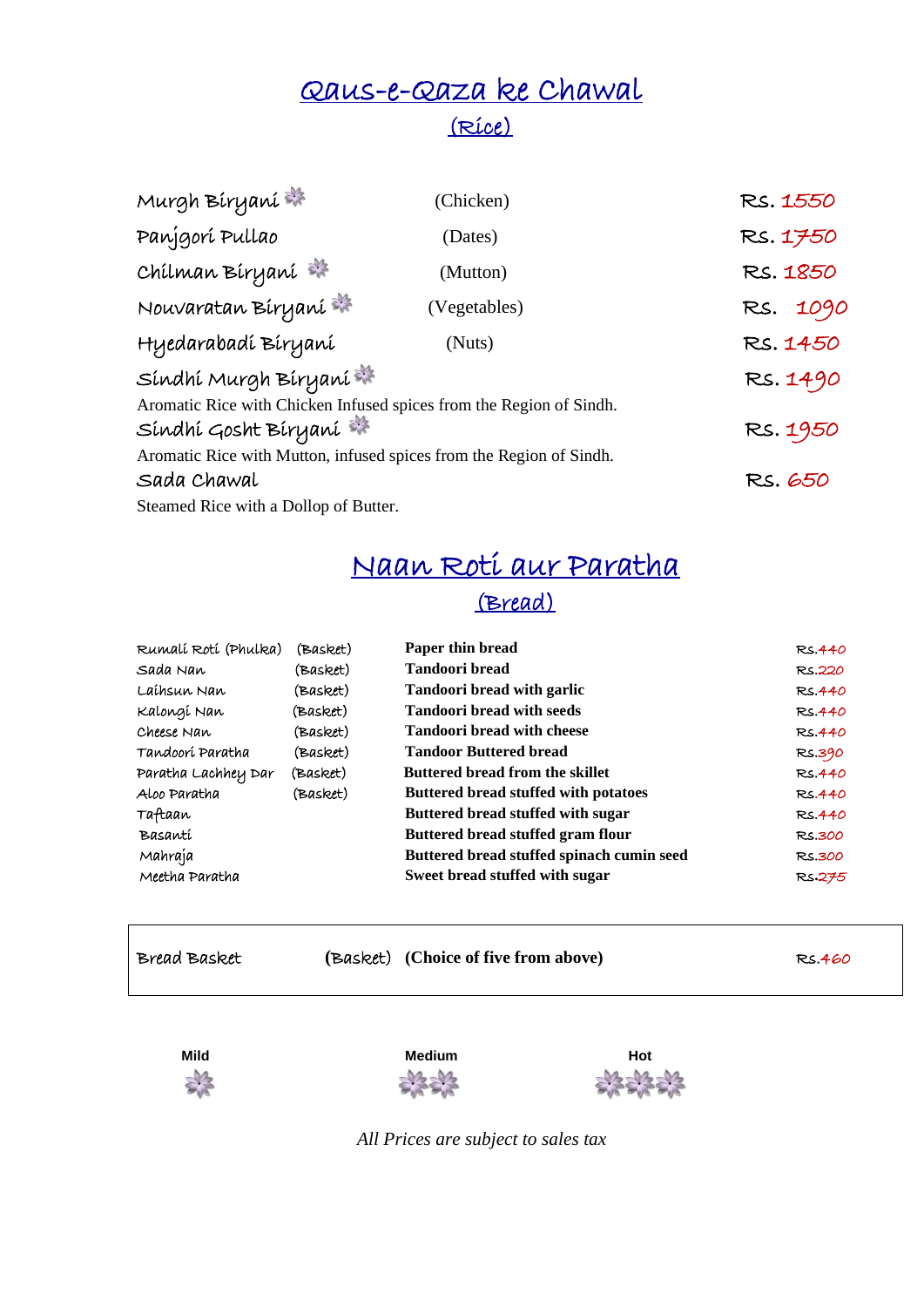## Paimaina-e-Sheerien

#### (Desserts)

| Shaí tukra<br>Bread pudding with Pakistani sweet add saffron and nuts  | RS. 610 |  |  |  |
|------------------------------------------------------------------------|---------|--|--|--|
|                                                                        |         |  |  |  |
| <u>Gulab Jamon</u>                                                     | RS.590  |  |  |  |
| Kneaded Sweet Dough balls, fried in a thick Rose and Saffron Syrup     |         |  |  |  |
| <u>Ras Malaí</u>                                                       | RS.650  |  |  |  |
| Tender pieces of curdled Sweet Milk with Pistachio and Rose Essences   |         |  |  |  |
| Labe Shíreen                                                           | RS. 610 |  |  |  |
| Fruit Flavored Custard mixed with Jelly, Nuts, Cream, and Fresh Fruits |         |  |  |  |
| <u>Kulfa Faluda</u>                                                    | RS. 610 |  |  |  |
| Summertime Treat, made with infused Cardamom Milk.                     |         |  |  |  |
| <u>Seasonal Halwa</u>                                                  | RS. 590 |  |  |  |
| Carrot/Pumpkin/Walnuts (Availability depends on Season)                |         |  |  |  |
| <u>Rasgulla</u>                                                        | RS. 550 |  |  |  |
| Curdled Sweet milk with pistachio, diluted in a Rose water syrup.      |         |  |  |  |
|                                                                        |         |  |  |  |
| <u>Seasonal Fruit</u> Platter                                          | RS. 800 |  |  |  |
| Assorted Fruit (Availability depends on Season)                        |         |  |  |  |
|                                                                        |         |  |  |  |
|                                                                        |         |  |  |  |